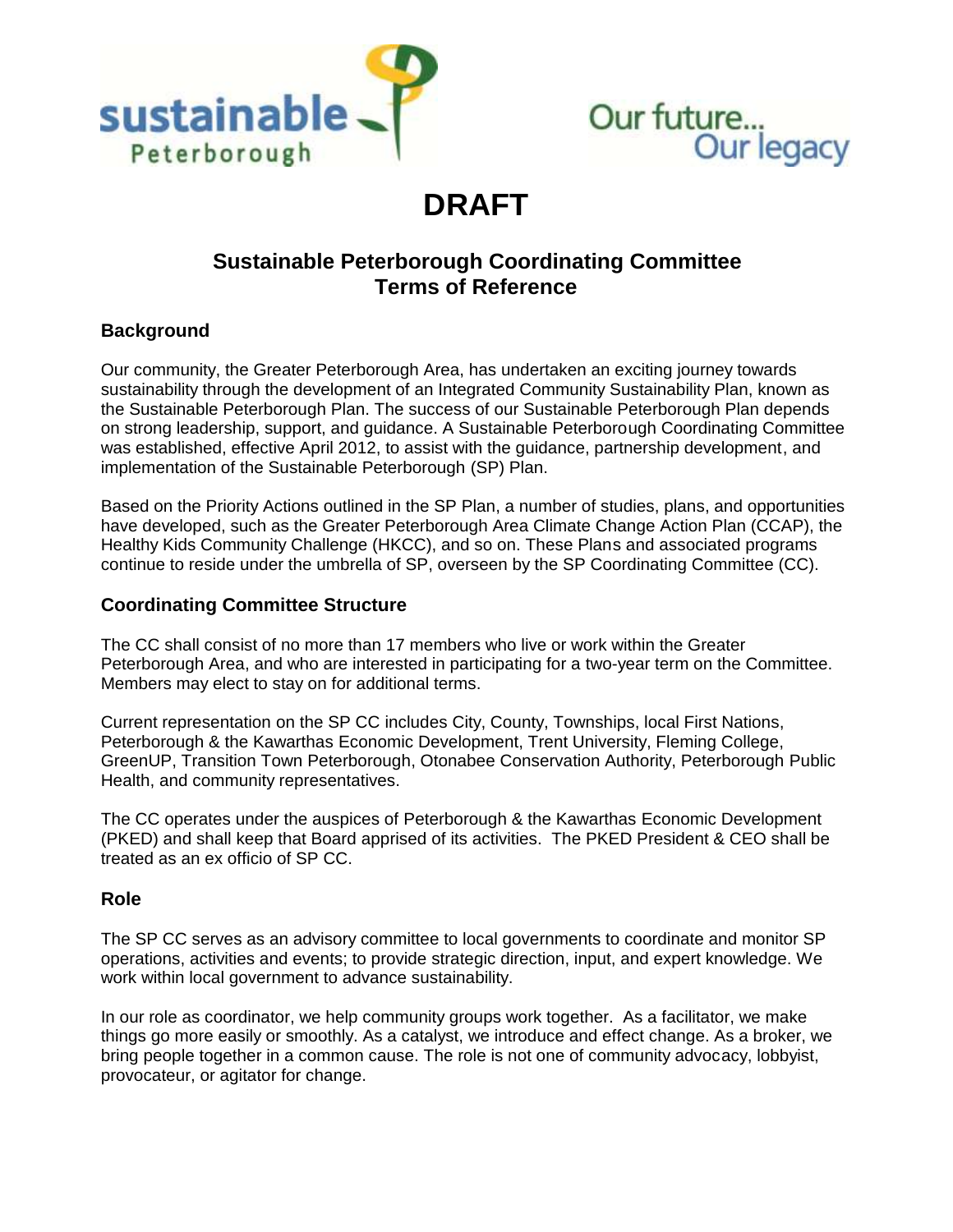## **Responsibilities**

Responsibilities of the CC will include:

- Continuously promote, communicate, and educate the community on our Sustainable Peterborough Plan and our Climate Change Action Plan, including making presentations to agencies, schools and interested community members who would like to learn more about sustainability, our Plan and our progress;
- Monitor the progress of the implementation of both Plans and programs;
- Develop community partners, champions and leaders;
- Create sustainable and climate change initiatives, programs, and actions;
- Seek funding opportunities, develop business partnerships, prepare applications and administer grants to fund priority projects;
- Provide expert knowledge as it relates to each member's area of specialty;
- Provide advice relating to the overall implementation of both Plans; and
- Assist with the organization of workshops, conferences, annual events, reporting, report cards and presentations.

## **Membership**

Members will be selected based on their community representation, their sustainable-based knowledge and experiences, their skill set and assets that support the roles and responsibilities of the committee. Membership should include a balance of gender, age, and cultural diversity. Preference will be given to Sustainable Peterborough community partners.

Each year the Committee Chair will ask current Committee members if they wish to remain active members for the following year. If vacancies arise, the Chair will invite Committee members for suggested names of community members to fill vacancies based on agency diversity, personal interest, and relationship to SP projects. The SP Executive will review all candidates and offer the memberships.

#### **Committee Chair and Vice-Chair**

At the first meeting of each year, a Committee Chair and a Vice-Chair will be appointed by nomination and voted on by the CC.

In the absence of the Committee Chairperson and/or the Vice-Chair, the Past Chair may chair the meeting.

The Committee Chair will chair the Coordinating Committee meetings and be the official spokesperson of behalf of Sustainable Peterborough.

The Committee Vice-chair will chair the Coordinating Committee meetings and will cover as spokesperson in the absence of the Chair. They are in essence the Committee Chair in training.

The Past Chair will provide support, direction, and coverage as required and requested by either the Chair or Vice-Chair.

## **Committee Chair and Vice-Chair**

At the first meeting of each year, a Committee Chair and a Vice-Chair will be appointed by nomination and voted on by the CC.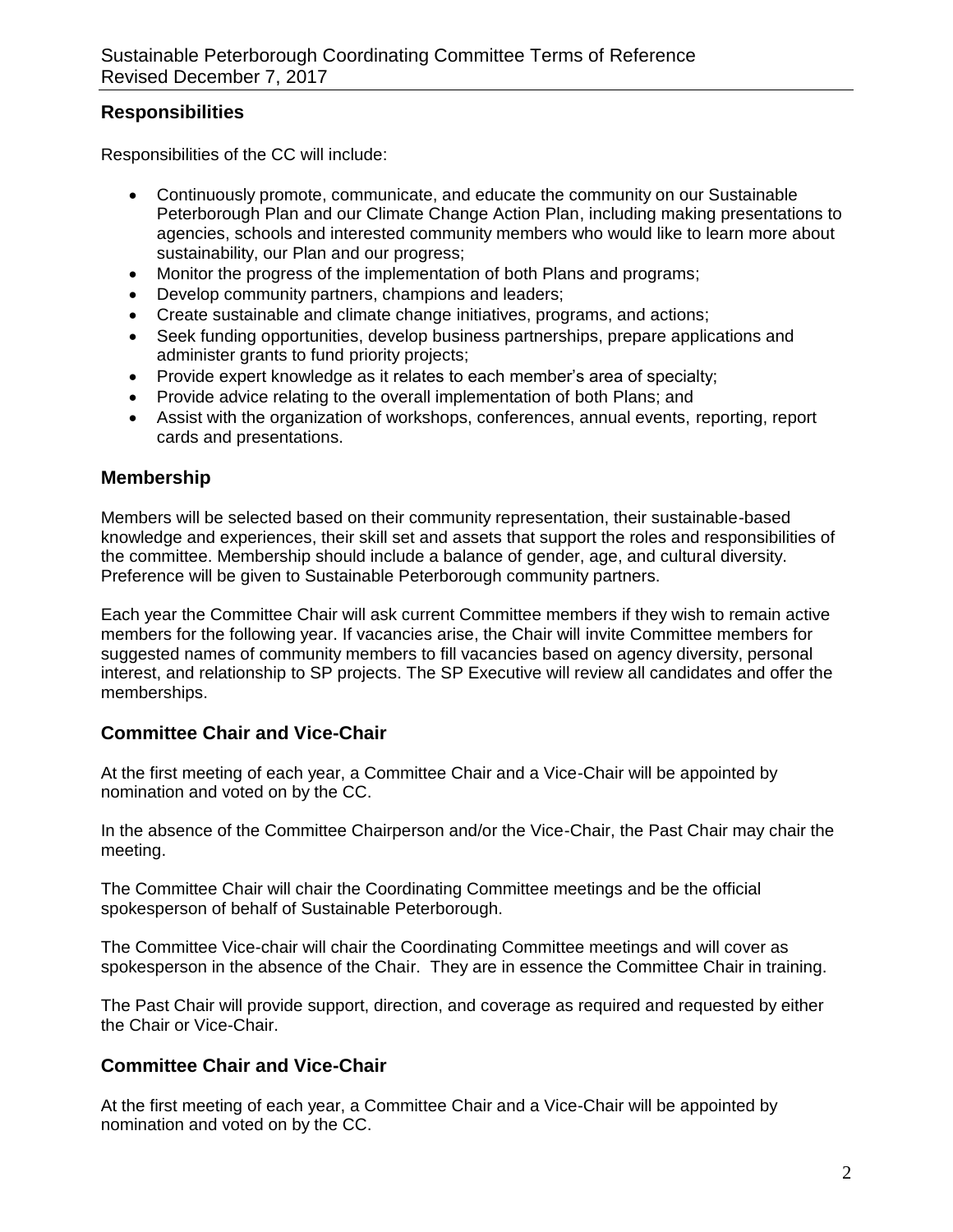### **Executive Committee**

The Executive Committee shall consist of the Chair, Vice-Chair, Past Chair, PKED President & CEO, and City of Peterborough Sustainability Manager. The SP Coordinator may attend as required.

The Executive Committee will meet to set the CC agenda, review and set the budget, direct staff work plans, review funding applications and reporting requirements, prepare purchasing documents, establish governance matters for SP, oversee SP staff and the hiring process, and act as administrators for SP and the CC.

#### **Resources**

PKED will employ the following contract staff to support Sustainable Peterborough:

- a) Sustainable Peterborough Coordinator:
	- Is a part-time contract staff position working three days a week out of the PKED office; reports to the Chair.
	- The SP Coordinator will provide administrative and project support for Sustainable Peterborough, specifically to the SP CC, Subcommittees, and Working Groups. Core responsibilities are outlined in the annual contract.
	- Funding for this position is split 50-50 between the City and the County, through the SP annual budget, unless external funding is secured.
- b) Sustainable Peterborough Partnership Developer:
	- Is an independent contractor, working the equivalent of one to two days per week from their own office; reports to the SP Coordinator.
	- The SP Partnership Developer will be accountable to the CC on all components of partnership development. Core responsibilities are outlined in the annual contract.
	- Funding for this position is split 50-50 between the City and the County, through the SP annual budget, unless external funding is secured.
- c) Climate Change Action Plan (CCAP) Implementation Coordinator:
	- Is a full-time contract staff position working five days a week out of the County of Peterborough Courthouse; reports to the Chair.
	- The CCAP Implementation Coordinator will be accountable to the CC on CCAP development and progress. Core responsibilities are outlined in the two-year contract.
	- Funding for this position is generated 50% from the County of Peterborough and the 8 Townships, and 50% by the City of Peterborough, unless external funding is secured.

Staff positions will act as resources to SP CC, on SP and CCAP projects, Working Groups, and Subcommittees, in a supportive, non-voting capacity.

# **Budget**

The SP budget, as approved by the CC, will be a component of PKED's annual operating budget, maintained and communicated by the Chair or Coordinator to PKED. The Chair or Coordinator shall report SP budget updates quarterly to the CC.

# **Funding**

SP may leverage external funding to support projects or programs. Any external funding should be applied through PKED as the lead applicant. All sources of funding should flow through PKED to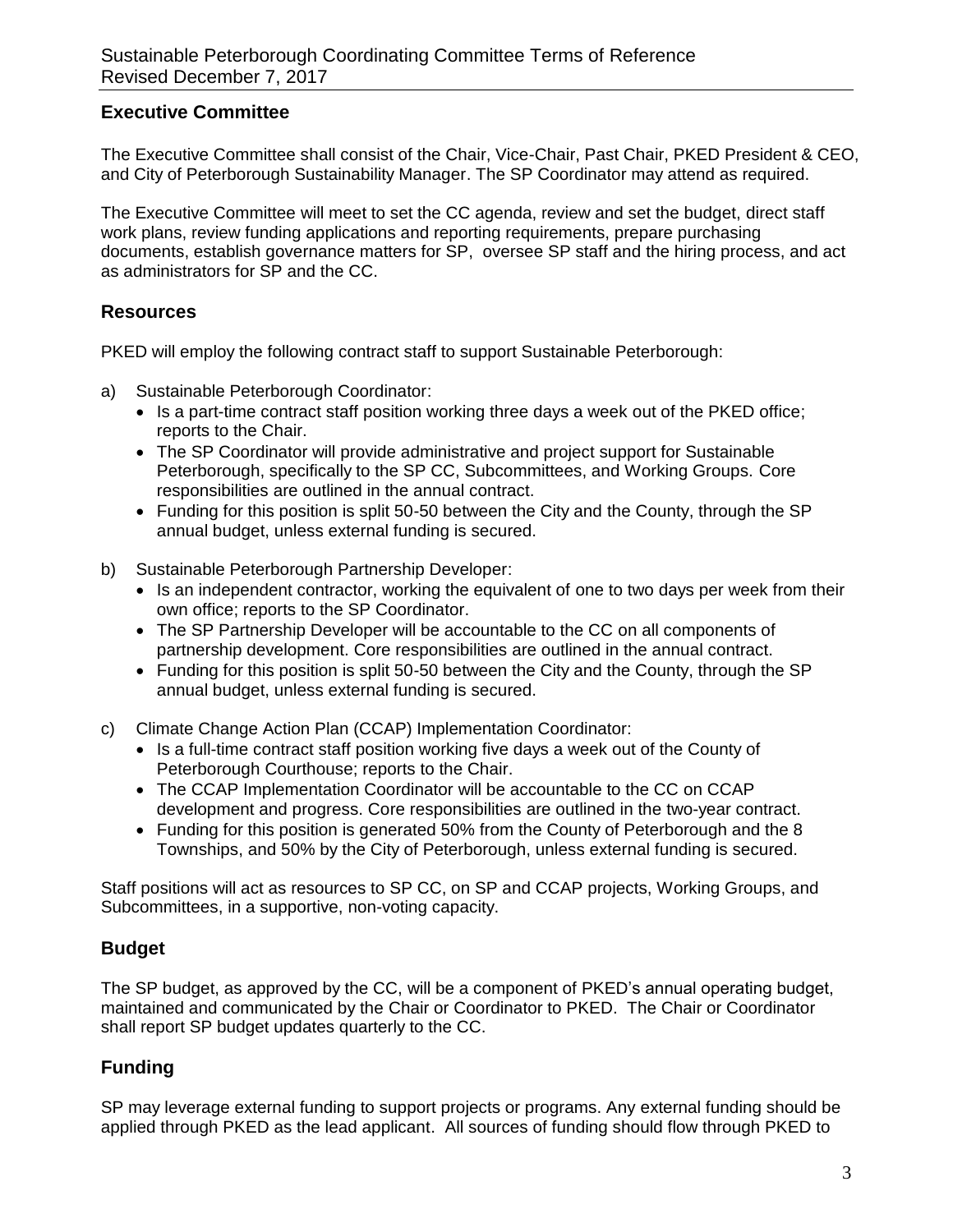capture the value of the investment. PKED will provide cash flow and book keeping for SP. The Project Manager or Chair of each respective project funding grant shall provide a budget update quarterly to SP CC.

The County of Peterborough will provide in-kind services in hosting the CCAP Implementation Coordinator at the County of Peterborough Courthouse.

## **Accountability and Reporting**

The Chair or their designate shall report formally to the PKED Board on its annual proceedings at least once a year.

The Chair or their designate shall report once a year on activities and proceedings to City Council, County Council, Townships Councils, and First Nations Councils.

## **Meetings**

**Frequency** – the Committee will meet bi-monthly or on an as-required basis at the request of any of its members.

**Agenda** – the Coordinator shall set the agenda through input from the Executive Committee or the Chair.

**Quorum** – a quorum will consist of 50% of members to put forth any recommendation.

**Attendance** – a Member's seat may be declared vacant if the Member is absent for three (3) consecutive meetings, without leave of absence from the Committee or without reasons satisfactory to the Committee.

**Voting** – all CC members present at a meeting shall be eligible to vote on a decision, except for the Chairperson, who will only be eligible to vote in order to break a tie or an active member of the committee who has declared a pecuniary interest on the topic at hand. On matters in which the Chair wishes to participate in the debate, they must step down from the Chair for the balance of the discussion.

**Secretary** – the Coordinator shall take minutes for the Committee and meeting notes for the Working Groups and Subcommittee meetings, as required.

**Notice of Meeting** - notice of each meeting confirming the venue, time and date together with an agenda of items to be discussed will be forwarded to each member of the Committee and any other person required to attend, no later than 3 working days before the date of the meeting.

**Conduct of Meeting** – all eligible committee members shall hold one vote; resolutions or decisions must be moved, seconded, and voted on by the Committee in accordance with Robert's Rules.

**Minutes** - The Coordinator shall minute the proceedings, actions and resolutions of all SP CC meetings and required Working Group and Subcommittee meetings, including the names of those in attendance and associated actions or direction.

**Public** – all meetings are open to the public and may be attended by the public sitting in the gallery, unless an item on the agenda restricts public participation.